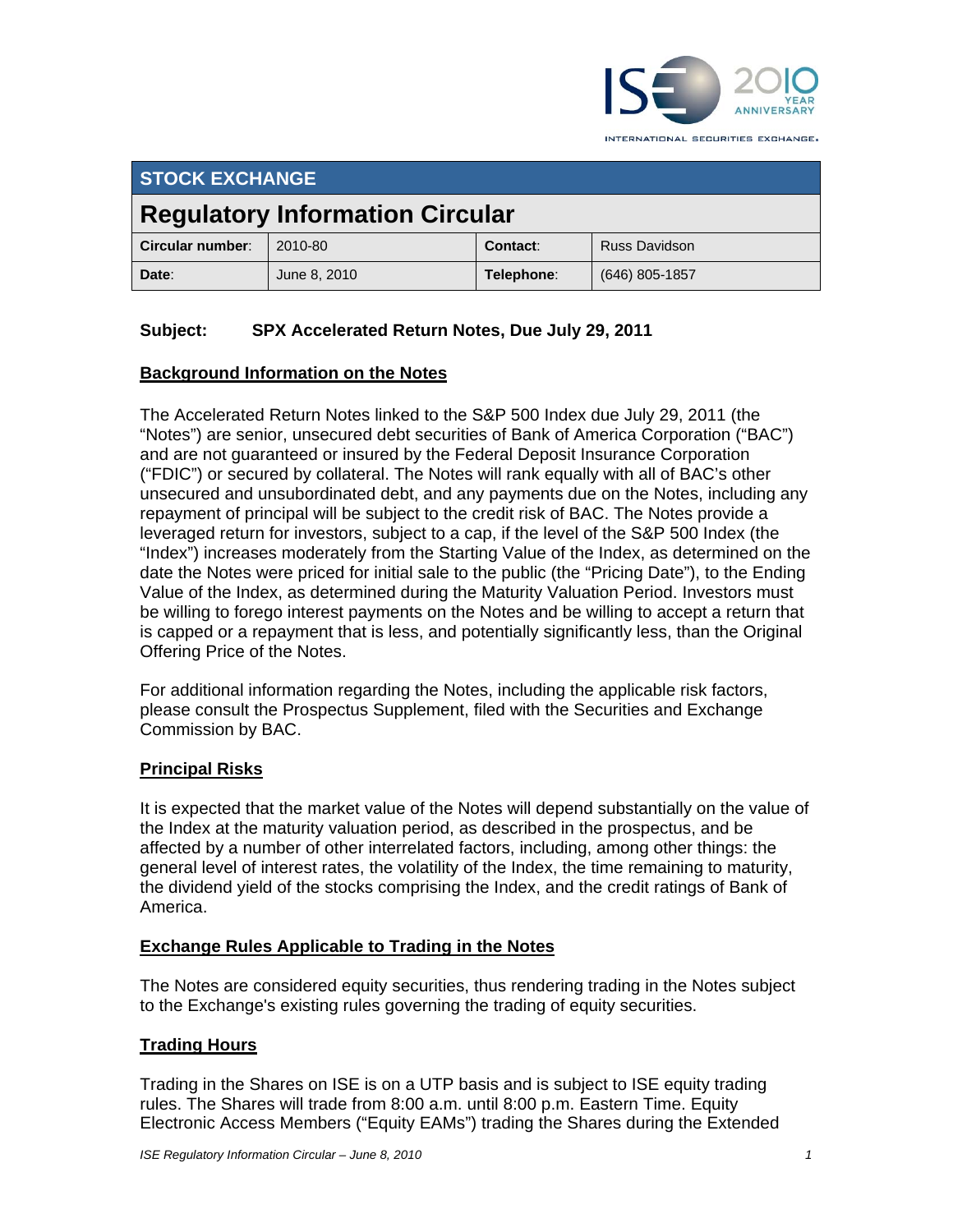

Market Sessions are exposed to the risk of the lack of the calculation or dissemination of underlying index value or intraday indicative value ("IIV"). For certain derivative securities products, an updated underlying index value or IIV may not be calculated or publicly disseminated in the Extended Market hours. Since the underlying index value and IIV are not calculated or widely disseminated during Extended Market hours, an investor who is unable to calculate implied values for certain derivative securities products during Extended Market hours may be at a disadvantage to market professionals.

#### **Trading Halts**

ISE will halt trading in the Shares in accordance with ISE Rule 2101(a)(2)(iii). The grounds for a halt under this Rule include a halt by the primary market because it stops trading the Shares and/or a halt because dissemination of the IIV or applicable currency spot price has ceased, or a halt for other regulatory reasons. In addition, ISE will stop trading the Shares if the primary market de-lists the Shares.

#### **Suitability**

Trading in the Notes on ISE will be subject to the provisions of ISE Rule 2123(l). Members recommending transactions in the Notes to customers should make a determination that the recommendation is suitable for the customer. In addition, members must possess sufficient information to satisfy the "know your customer" obligation that is embedded in ISE Rule 2123(l).

Equity EAMs also should review FINRA Notice to Members 03-71 for guidance on trading these products. The Notice reminds members of their obligations to: (1) conduct adequate due diligence to understand the features of the product; (2) perform a reasonable-basis suitability analysis; (3) perform customer-specific suitability analysis in connection with any recommended transactions; (4) provide a balanced disclosure of both the risks and rewards associated with the particular product, especially when selling to retail investors; (5) implement appropriate internal controls; and (6) train registered persons regarding the features, risk and suitability of these products.

**This Regulatory Information Circular is not a statutory Prospectus. Equity EAMs should consult the Trust's Registration Statement, SAI, Prospectus and the Fund's website for relevant information.**